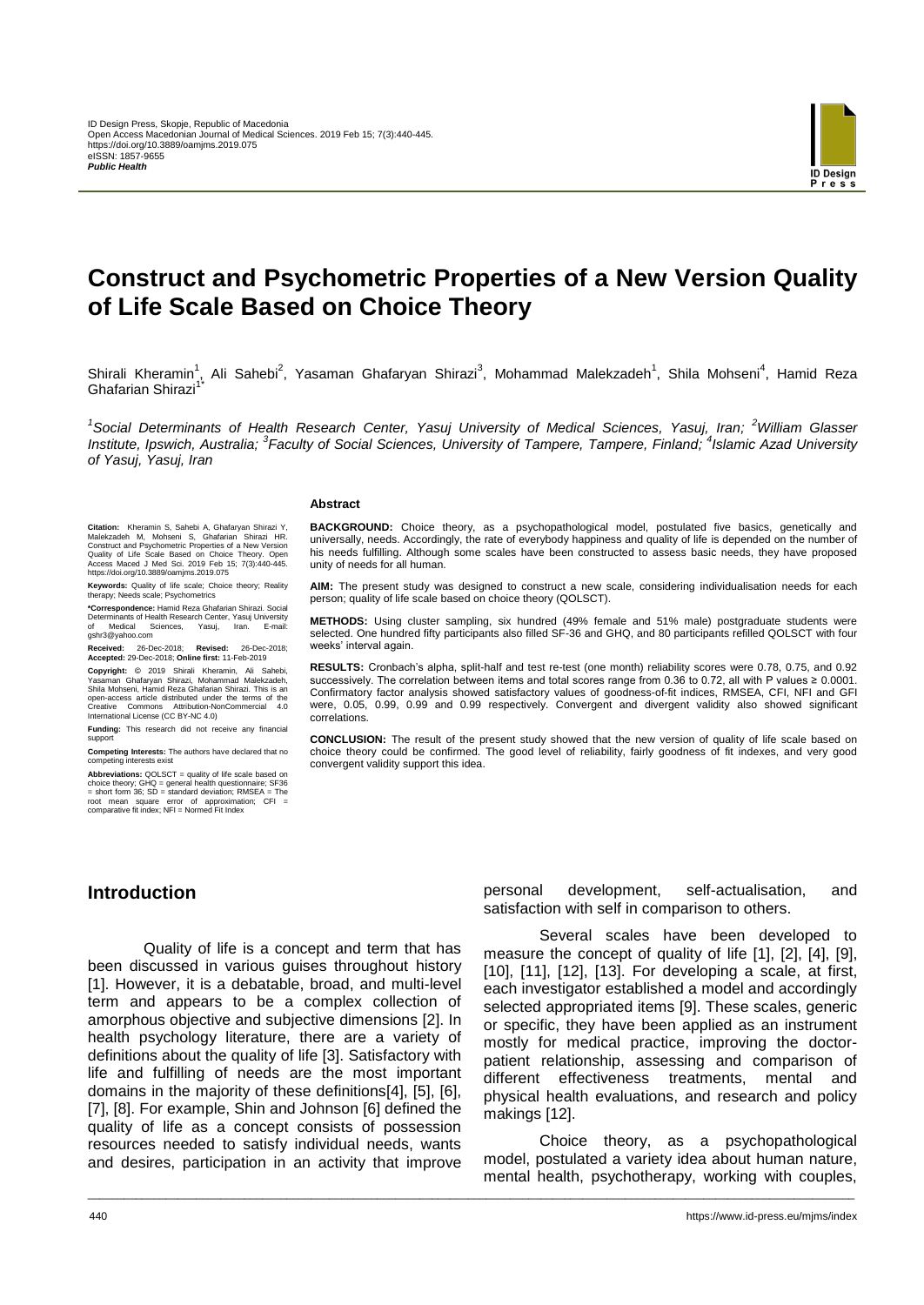*\_\_\_\_\_\_\_\_\_\_\_\_\_\_\_\_\_\_\_\_\_\_\_\_\_\_\_\_\_\_\_\_\_\_\_\_\_\_\_\_\_\_\_\_\_\_\_\_\_\_\_\_\_\_\_\_\_\_\_\_\_\_\_\_\_\_\_\_\_\_\_\_\_\_\_\_\_\_\_\_\_\_\_\_\_\_\_\_\_\_\_\_\_\_\_\_\_\_\_\_\_\_\_\_\_\_\_\_\_\_\_\_\_\_\_\_\_\_\_\_\_\_\_\_\_\_\_*

and school children [14]. Definitively, for an investigation in this area (especially for assessment of treatment, mental health and every interventional program) merit and valid instrument have to be needed. As mentioned above, each scale and its items will be derived from the fundamental ideas in every model.

Glasser [14] as the founder of choice theory proposed that human being possesses five basic genetically and universally, needs [15], [16], [17], [18]. All of the human behaviours are driven by these five needs: survival, power, belonging, freedom and fun. Accordingly, behind all behaviour is an attempt to satisfy one or more of these needs [19]. Failure to satisfy these needs is equal to symptoms or mental health abnormities. In contrast, effective and successful satisfactory of these needs resulted in a feeling of control, happiness and quality of life [18], [19]. In other words, the rate of everybody happiness and quality of life is depended on the amount of his/her needs fulfilling. Therefore, for assessment of everybody quality of life, according to choice theory, we need to assess his/her degree of needs satisfaction and fulfilling. A few scales have been developed and used to measure basic needs satisfactory according to choice theory [16], [17], [20], [21], [22], [23], [24], [25], [26], [27]. Glasser [15] believes that every person has a unique profile of basic needs. In another hand, in attention to the unity of each person quality of life, more recent approach to quality of life is individualised measures [5], [28], [29], [30], [31], [32]. The most important problems with previous scales, especially in choice theory area, could be none serious attention to this individualisation. In other words, all of these scales have posited the same degree of needs intensity in everybody. Also, a tendency toward brief and short form scale, especially in structural equation models, has been increasingly popular in recent years [30], [31], [33], [34].

This research was established to develop and assess psychometric properties of a new quality of life scale according to choice theory with adaptation a new system of individually based on the quality of life inventory [28], [29], [35]. Ultimately the aim was to construct an instrument to use in the assessment of the quality of life in people according to choice theory (QOLSCT) with mentioned proposes.

## **Methods**

## *Participants*

After confirming the research proposal by the Research Ethics Committee of Yasuj University of medical sciences, six hundred (49% female and 51% male) postgraduate students were selected by cluster

sampling. Informed consent was obtained from all individual participants included in the study. Participants' mean age was 28.62 years (SD = 7.34; range: 18-53 years). According to gender, the mean age was  $27.01 \pm 6.7$  / for female and  $30.16 \pm 7.61$  for a male. Of the initials sample, 150 participants also filled SF- 36 and GHQ. All of the participants were studying at postgraduate levels (MA and PhD) in Azad University of Kohgiloyeh and Boyer Ahmad (a province in the south of Iran).

#### *Short-form 36 health survey (SF-36)*

SF-36 is a generic and self-administrated instrument widely used to measure health-related quality of life [36]. It consists of 36 questions (items), and the scores are summarised into eight subscales, and a total score of quality of life ranged 0 to100. In this scale, the higher scores indicating higher levels of function and/or better health. The Iranian version of the SF-36 used in this study has been provided for use in the Persian language [37].

## *General health questionnaire (GHQ-28)*

The GHQ-28 was included to test the divergent validity of the translated version of QOLSCT. The GHQ-28 is a self-administered screening instrument aimed at detecting those with diagnosable psychiatric disorders [38, 39]. The GHQ-28 provides four scores on somatic symptoms, anxiety and insomnia, social dysfunction and severe depression (seven items for each dimension). Items may be scored using 0-1-2-3 Likert scores (at present study), or they may be scored 0-0-1-1, which indicates whether a symptom is absent or present.

## *Procedure*

\_\_\_\_\_\_\_\_\_\_\_\_\_\_\_\_\_\_\_\_\_\_\_\_\_\_\_\_\_\_\_\_\_\_\_\_\_\_\_\_\_\_\_\_\_\_\_\_\_\_\_\_\_\_\_\_\_\_\_\_\_\_\_\_\_\_\_\_\_\_\_\_\_\_\_\_\_\_\_\_\_\_\_\_\_\_\_\_\_\_\_\_\_\_\_\_\_\_\_\_\_\_\_\_\_\_\_\_\_\_\_\_\_\_\_\_\_\_\_\_\_\_\_\_\_\_\_

At the first step, we needed to prepare some items for sale, according to Choice theory basic needs (survival, belonging, power, freedom, and fun), using Brown Model [40] and Spector design [41]. A literature review was done on Glasser books [14], [16], [19], [22], [42], Wubbolding book [18], LaFond [25], Burns et al., [21], Mason et al., [26]and Sing and Jusoh [27] papers to determine basic needs in choice theory and history of works done to make measurable Glasser idea about basic needs. Using the Brown Model [40] and Spector design [41], items were built. In the calculation, a total of ten items (five pairs) were constructed for the assessment of basic needs.

We adopted The Quality of Life Inventory [28], [29], [35] method to overcome previous biases [5], [35] in present scales. Accordingly, we advocated two items for each basic need. In first group items (n1-1, n2-1, n3-1, n4-1, and n5-1) respondents rated how important each need is for their life  $(0 = \text{not important})$ to  $5$  = very important). In second group items (n1-2,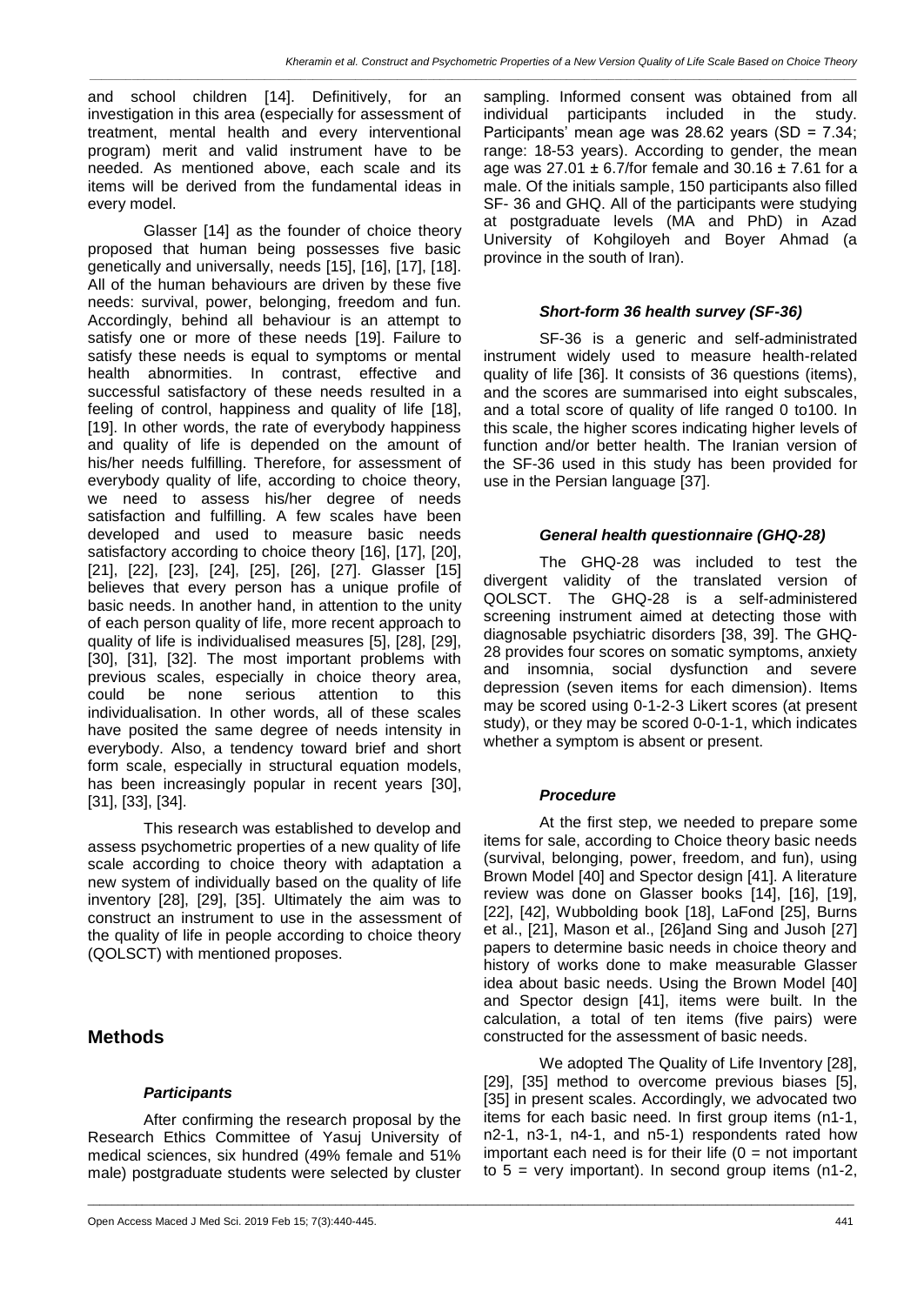n2-2, n3-2, n4-2 and n5-2) then they rated how satisfied they are in that area  $(0 = not satisfied at all)$ to  $5 = \text{very satisfied}$ ; (appendix 1)).

For content validity, the draft version of items was presented to a five expert panel, and after some minor corrections, the final version was prepared. The importance (n  $(1,2,3,4,5)$ -1) and satisfaction (n  $(1,2,3,4,5)$  – 2) ratings for each item were multiplied to calculate the final score (N1 to N5) for each need. Therefore, we had finally one score for each need (totally five items). For assessment of test re-tests, reliability 80 participants refilled QOLSCT four weeks later.

Data were analysed using SPSS version 22 (for descriptive, reliability and correlation data analysis) and confirmatory factor analysis (CFA) was carried out to determine the QOLSCT structure. The LISREL program version 8.8 [43] was used for this analysis. This study used the Root Mean Squared Error of Approximation (RMSEA) [44], the Standardized Root Mean Squared Residual (SRMR), as well as the Comparative Fit Index (CFI). Hu and Bentler [45] recommend that good model fit is indicated when RMSEA  $<$  0.05, SRMR  $<$  0.08, and  $CFIP > 0.95$ .

## **Results**

The sample size was 600 (293 females and 307 males). The mean age of the group was 28.62 years (SD =  $7.34$ ; range 18-53 years). The mean total score in QOLSCT was 70.83 ± 21.09 (71.73 ± 20 for female and  $69.96 \pm 22.08$  for male). The descriptive statistics of the scale are presented in Table 1.

|                | Mean (SD)     |               |               |      |        |
|----------------|---------------|---------------|---------------|------|--------|
| Items          |               | т             | Sig           |      |        |
|                | Female        | Male          | Total         |      |        |
| $1 - 1$        | 4.20 (0.79)   | 4.15(0.85)    | 4.18 (0.82)   | 0.71 | 0.42   |
| $1 - 2$        | 3.36(0.97)    | 3.24(1.0)     | 3.30 (0.99)   | 1.45 | 0.14   |
| $2 - 1$        | 4.24(0.76)    | 4.04(0.95)    | 4.14 (0.87)   | 2.88 | 0.004  |
| $2 - 2$        | 3.62(1)       | 3.38(1)       | 3.50(1.00)    | 2.95 | 0.003  |
| $3 - 1$        | 4.15(0.81)    | 4.05(0.92)    | 4.10 (0.87)   | 1.39 | 0.16   |
| $3 - 2$        | 3.37(1.0)     | 3.35(0.95)    | 3.36(0.98)    | 0.34 | 0.74   |
| $4 - 1$        | 4.1(0.83)     | 4.07 (0.93)   | 4.09 (0.88)   | 0.38 | 0.70   |
| $4 - 2$        | 3.26(1.06)    | 3.29(1.04)    | 3.30(1.05)    | 0.77 | 0.44   |
| $5 - 1$        | 4.14(0.87)    | 4.19(1.4)     | 4.17 (1.19)   | 0.50 | 0.61   |
| $5-2$          | 3.31(1.06)    | 3.41(1.05)    | 3.36(1.06)    | 0.79 | 0.25   |
| N1 (Survival)  | 14.31 (5.26)  | 13.70 (5.43)  | 14.00 (5.35)  | 1.29 | 0.16   |
| N2 (Belonging) | 15.69 (5.82)  | 14.01 (5.84)  | 14.83 (5.88)  | 3.53 | 0.0001 |
| N3 (Power)     | 14.25(5.5)    | 13.83 (5.53)  | 14.04 (5.51)  | 0.94 | 0.34   |
| N4 (Freedom)   | 13.51 (5.56)  | 13.74 (5.79)  | 13.63 (5.67)  | 0.48 | 0.63   |
| N5 (Fun)       | 13.95 (6.06)  | 14.68 (7.05)  | 14.33 (6.59)  | 1.35 | 0.18   |
| Total          | 71.73 (20.01) | 69.96 (22.08) | 70.83 (21.09) | 1.02 | 0.30   |

From the degree of important in life point of view (items 1-1, 2-1, 3-1, 4-1 and 5-1) the highest mean was for item 1-1 and the lowest mean was for 4- 1 in total scores. Among the satisfaction items, the highest and lowest means were 3.50 (2-2) and 3.30 (1-2 and 4-2) respectively in total. The mean of final scores (important × satisfaction) ranged from 13.70 (N1) to 14.68 (N5). These sequences were changed in some items when we look to scores according to

gender (male and female).

\_\_\_\_\_\_\_\_\_\_\_\_\_\_\_\_\_\_\_\_\_\_\_\_\_\_\_\_\_\_\_\_\_\_\_\_\_\_\_\_\_\_\_\_\_\_\_\_\_\_\_\_\_\_\_\_\_\_\_\_\_\_\_\_\_\_\_\_\_\_\_\_\_\_\_\_\_\_\_\_\_\_\_\_\_\_\_\_\_\_\_\_\_\_\_\_\_\_\_\_\_\_\_\_\_\_\_\_\_\_\_\_\_\_\_\_\_\_\_\_\_\_\_\_\_\_\_

Data analysis with five items showed acceptable alpha values. Mean of inter-items correlation was 0.43 and for corrected item-total correlation was 0.55. For inter-item correlation, the highest was between N1 and N2 (0.51), and the lowest was between N2 and N5 (0.36). The highest and lowest means in corrected item-total correlation were N2 (0.59) and N5 (0.50) respectively. Cronbach's alpha, split-half and test re-test (one month) reliability scores were 0.78, 0.75, and 0.92 successively. Also, the correlation between items and total scores are presented in the same table. The highest and lowest correlations were between N1 and N2 (0.51) and N1 an N5 (0.36) respectively.

**Table 2: Inter items correlations and, Pearson correlations of QOLSCT with GHQ-28 and SF-36**

|                    | N <sub>1</sub> | N <sub>2</sub> | N <sub>3</sub> | N <sub>4</sub> | N <sub>5</sub> | total     |
|--------------------|----------------|----------------|----------------|----------------|----------------|-----------|
| N2 <sup>1</sup>    | $0.508**$      |                |                |                |                |           |
| N3 <sup>1</sup>    | $0.44**$       | $0.47**$       |                |                |                |           |
| N41                | $0.37**$       | $0.39**$       | $0.41**$       |                |                |           |
| N <sub>51</sub>    | $0.36**$       | $0.39**$       | $0.37**$       | $0.40**$       |                |           |
| Total <sup>1</sup> | $0.72**$       | $0.76**$       | $0.73**$       | $0.71**$       | $0.72**$       |           |
| $GHQ-282$          | $-0.004$       | $-0.26**$      | $-0.23**$      | $-0.10$        | $-0.06$        | $-0.20*$  |
| $SF-362$           | 0.100          | $0.30**$       | $0.39**$       | $0.31**$       | 0.14           | $0.31***$ |

SF-36<sup>2</sup> 0.100 0.30<sup>\*\*</sup> 0.39<sup>\*\*</sup> 0.31<sup>\*\*</sup> 0.14 0.31<sup>\*\*</sup><br>\* Significant at 0.05 level; \*\* Significant at 0.01 level; N1, N2, N3, N4, N5 are for survival, belonging, power, freedom and fun respectively.

Spearman correlations, used to evaluate convergent and divergent validity, are presented in Table 2. All items (except N1) and total scores of scale showed a positive and significant correlation with the SF-36 scale. The highest correlation is related to item N3 (0.39), and N1 (1) was at the bottom of these correlations. The total scores of the scale also showed a negative and significant correlation with GHQ-28 scores, as a divergent validity.



*Figure 1: Confirmatory Factor analysis based on the postulated model (Standardized factor loadings); N1-N5 are questionnaire Items; N = (important × satisfaction), quality of life scale based on choice theory (QOLSCT)*

\_\_\_\_\_\_\_\_\_\_\_\_\_\_\_\_\_\_\_\_\_\_\_\_\_\_\_\_\_\_\_\_\_\_\_\_\_\_\_\_\_\_\_\_\_\_\_\_\_\_\_\_\_\_\_\_\_\_\_\_\_\_\_\_\_\_\_\_\_\_\_\_\_\_\_\_\_\_\_\_\_\_\_\_\_\_\_\_\_\_\_\_\_\_\_\_\_\_\_\_\_\_\_\_\_\_\_\_\_\_\_\_\_\_\_\_\_\_\_\_\_\_\_\_\_\_\_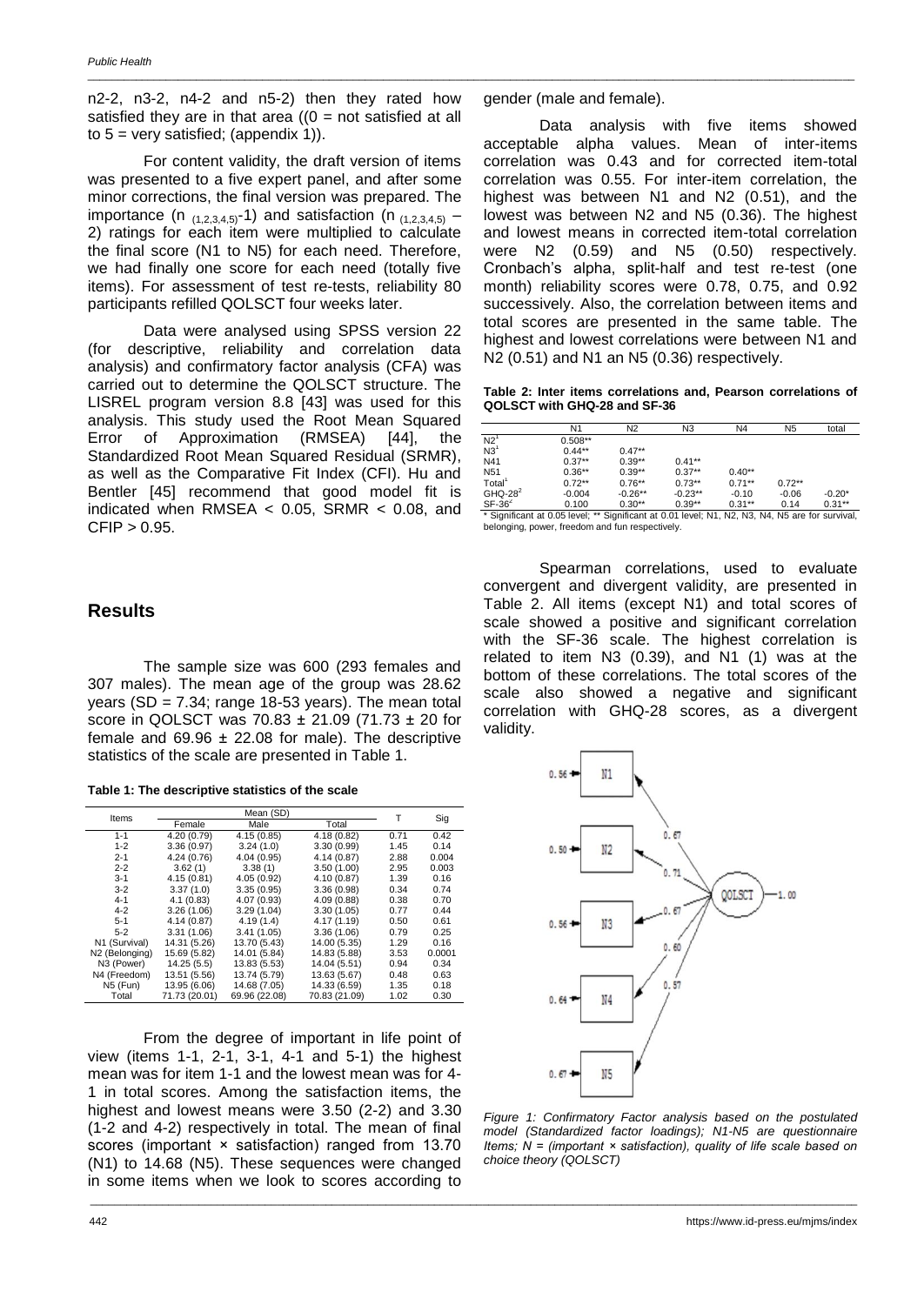*\_\_\_\_\_\_\_\_\_\_\_\_\_\_\_\_\_\_\_\_\_\_\_\_\_\_\_\_\_\_\_\_\_\_\_\_\_\_\_\_\_\_\_\_\_\_\_\_\_\_\_\_\_\_\_\_\_\_\_\_\_\_\_\_\_\_\_\_\_\_\_\_\_\_\_\_\_\_\_\_\_\_\_\_\_\_\_\_\_\_\_\_\_\_\_\_\_\_\_\_\_\_\_\_\_\_\_\_\_\_\_\_\_\_\_\_\_\_\_\_\_\_\_\_\_\_\_*

The one-factor model showed satisfactory values of goodness-of-fit indices, despite a significant  $\chi^2$  (p < 0.02). However, RMSEA, CFI, NFI and GFI were at an acceptable range, 0.05, 0.99, 0.99 and 0.99 respectively. Standardised factors loading and T values are presented in Figures 1 and 2.



*Figure 2: Confirmatory Factor analysis based on the postulated model (T values); N1-N5 are questionnaire Items; N = (important × satisfaction), quality of life scale based on choice theory (QOLSCT)*

All items loaded significantly on their original factors in the acceptable range [46], with the highest loading of item N2 (0.71) and the lowest loading of item N5 (0.57). All T values, as shown in Figure 2, were at significant ranges.

## **Discussion**

The current study was designed to construct a new model of quality of life scale based on choice theory concepts. Analysing the data, psychometric properties of this scale were evaluated. The scale was designed so that to consider an individual's differences in the degree of importance of each need.

The coefficient alpha for the total scale and the test-retest reliability coefficients all exceeded .75 that shows an acceptable range of reliability [46], [47], [48], [49], [50]. These results are in consistent with previous studies in this area [20], [23], [24], [26]. Also, the correlations between five needs scores all were at a significant level ( $P > 0.001$  and over). The strongest correlation was between N1 and N2, and the weakest was between N1 and N4.

In attention to RMSEA, CFI and NFI scores, the model showed well goodness of fit conceptual model. The acceptable scores in RMSE, CFI and NFI (according to MacCallum et al., [51], and acceptable loadings for all items on their factors, significant T values for all items and theoretical basic supported an appropriate fit for the model. In other words, all of the

\_\_\_\_\_\_\_\_\_\_\_\_\_\_\_\_\_\_\_\_\_\_\_\_\_\_\_\_\_\_\_\_\_\_\_\_\_\_\_\_\_\_\_\_\_\_\_\_\_\_\_\_\_\_\_\_\_\_\_\_\_\_\_\_\_\_\_\_\_\_\_\_\_\_\_\_\_\_\_\_\_\_\_\_\_\_\_\_\_\_\_\_\_\_\_\_\_\_\_\_\_\_\_\_\_\_\_\_\_\_\_\_\_\_\_\_\_\_\_\_\_\_\_\_\_\_\_

indices supported a fair model for this scale with this structure. Although a significant  $\chi^2$  (p < 0.02) resulted in the analysis, the large size of the sample could be accounted for this significant result [52], [53]. The strong loading values on confirmatory factor analysis and high and significant T-values supported the validity of scale items in the Iranian population.

Evidence for convergent validity of QOLSCT was supported by significant positive correlations between QOLSCT, and total scores of-of-36 and negative correlation of total scores with GHQ-28 supported divergent validity for this scale. As would be expected, high scores in the QOLSCT scale were accompanied by high scores in of-36, and low scores were accompanied with high scores in GHQ-28. These results represent additional support for the postulated model, especially for validity.

This study contains limitations that are important to acknowledge. First, the population consisted of university students, and therefore cannot be generalised to other populations. Second, in the present study, we used convergent, divergent and factor analysis for assessment of scale validity. Therefore, it is recommended to use this scale for other population (especially clinical population) and assess by another type of validity methods (for example discriminate validity).

In conclusion, the result of the present study showed that the new version of quality of life scale based on choice theory (QOLSCT) could be confirmed. The strong reliability, fairly goodness of fit indexes, and very good convergent validity support this idea. In addition to construction a tool for clinical and research proposes based on choice theory and health quality of life research, the new method of calculating of scores (degree of importance and degree of satisfaction) could compensate the defects of previous quality of life scales. Also, the brief form of a scale (10 items) could respond to the increasing tendency toward this kind of scales [30], [31], [34]

#### *Ethics approval and consent to participate*

The research proposal was approved in the research ethics committee of Yasuj University of Medical Sciences and accordance with the ethical standards of the 1964 Helsinki declaration. The reference letter is 23.2.1948. Informed consent was obtained from all individual participants included in the study.

#### *Availability of data and materials*

The datasets used and analysed during the current study available from the corresponding author on reasonable request.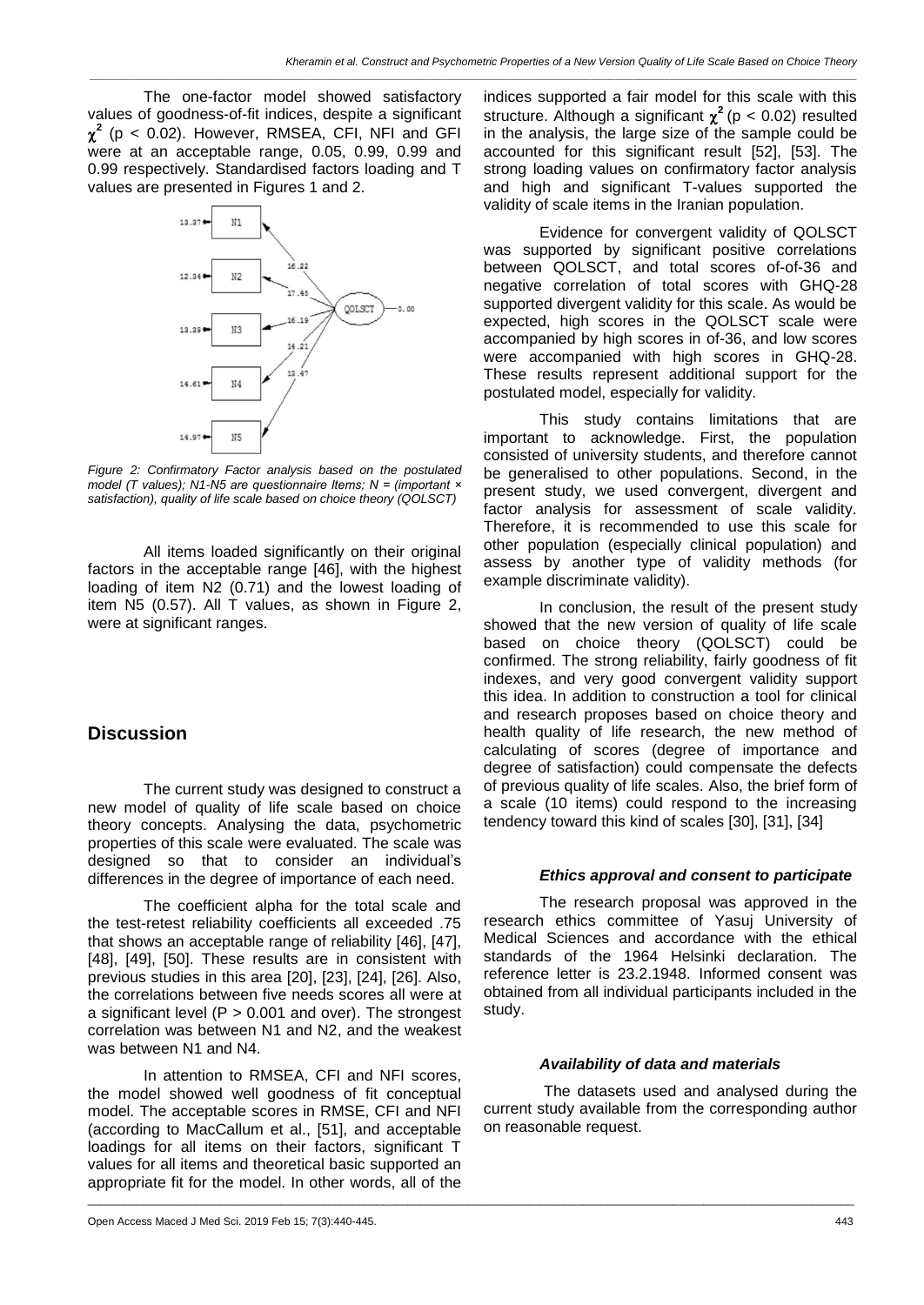#### *Authors' contributions*

AS was the main investigator, who designed the study, analysed the data and wrote the paper. SKh contributed to the study design and writing of the paper. MM contributed to the analysis of the data and writing the result of the manuscript. SM contributed to the analysis of data, helped in writing and contributed to the interpretation of the data. All authors read and approved the final manuscript.

## **Acknowledgement**

We thank all the participants in this study who made this possible study sharing with us information by responding to questions.

## **References**

1. Baldwin S, Godfrey C, Propper C, editors. Quality of life: Perspectives and policies. Routledge, 2002. <https://doi.org/10.4324/9780203422922>

2. Felce D, Perry J. Quality of life: Its definition and measurement. Research in developmental disabilities. 1995; 16(1):51-74. [https://doi.org/10.1016/0891-4222\(94\)00028-8](https://doi.org/10.1016/0891-4222(94)00028-8)

3. Beaudart C, Reginster JY, Geerinck A, Locquet M, Bruyère O. Current review of the SarQoL®: a health-related quality of life questionnaire specific to sarcopenia. Expert review of pharmacoeconomics & outcomes research. 2017; 17(4):335-41. <https://doi.org/10.1080/14737167.2017.1360768> PMid:28749192

4. Bowling A. Measuring health. McGraw-Hill Education (UK); 2004.

5. Diener E, Scollon CN, Lucas RE. The evolving concept of subjective well-being: The multifaceted nature of happiness. InAssessing well-being 2009 (pp. 67-100). Springer, Dordrecht.

6. Shin DC, Johnson DM. Avowed happiness as an overall assessment of the quality of life. Social indicators research. 1978; 5(1-4):475-92. <https://doi.org/10.1007/BF00352944>

7. Skevington SM, Lotfy M, O'Connell KA. The World Health Organization's WHOQOL-BREF quality of life assessment: psychometric properties and results of the international field trial. A report from the WHOQOL group. Quality of life Research. 2004; 13(2):299-310.

<https://doi.org/10.1023/B:QURE.0000018486.91360.00> PMid:15085902

8. Van Knippenberg FC, De Haes JC. Measuring the quality of life of cancer patients: psychometric properties of instruments. Journal of Clinical Epidemiology. 1988; 41(11):1043-53. [https://doi.org/10.1016/0895-4356\(88\)90073-X](https://doi.org/10.1016/0895-4356(88)90073-X)

9. Fayers PM, Machin D. Quality of life: the assessment, analysis and interpretation of patient-reported outcomes. John Wiley & Sons, 2013.

10. Gotay CC, Korn EL, McCabe MS, Moore TD, Cheson BD. Quality-of-life assessment in cancer treatment protocols: research issues in protocol development. JNCI: Journal of the National Cancer Institute. 1992; 84(8):575-9.

<https://doi.org/10.1093/jnci/84.8.575> PMid:1556768

11. Post M. Definitions of quality of life: what has happened and how to move on. Topics in spinal cord injury rehabilitation. 2014; 20(3):167-80. <https://doi.org/10.1310/sci2003-167> PMid:25484563 PMCid:PMC4257148

\_\_\_\_\_\_\_\_\_\_\_\_\_\_\_\_\_\_\_\_\_\_\_\_\_\_\_\_\_\_\_\_\_\_\_\_\_\_\_\_\_\_\_\_\_\_\_\_\_\_\_\_\_\_\_\_\_\_\_\_\_\_\_\_\_\_\_\_\_\_\_\_\_\_\_\_\_\_\_\_\_\_\_\_\_\_\_\_\_\_\_\_\_\_\_\_\_\_\_\_\_\_\_\_\_\_\_\_\_\_\_\_\_\_\_\_\_\_\_\_\_\_\_\_\_\_\_

12. Robinson PG, Carr AJ, Higginson IJ. How to choose a quality of life measure. Quality of Life. London: BMJ Books, 2003:88-100. PMCid:PMC4953373

13. Schumacher M, Olschewski M, Schulgen G. Assessment of quality of life in clinical trials. Statistics in Medicine. 1991; 10(12):1915-30. <https://doi.org/10.1002/sim.4780101207> PMid:1805318

14. Glasser W. Control theory in the classroom. Perennial Library/Harper & Row Publishers, 1986.

15. Glasser W. The choice theory: A new psychology of personal freedom (Kim, IJ & Woo, AR Trans). Seoul: Korea counseling center, 1998.

16. Glasser W. Counseling with choice theory: The new reality therapy. 2001. Retrieved August 24, 2006.

17. Glasser W, Glasser C. The language of choice theory. Harper Collins, 2010.

18. Wubbolding RE. Reality therapy for the 21st century. Routledge, 2013. <https://doi.org/10.4324/9780203768457>

19. Glasser W. Unhappy teenagers: A way for parents and teachers to reach them. Harper Collins, 2002.

20. Mehrabi S, Shirhzi HG, Rasti M. Normal serum prostate specific antigen levels in men in Yasuj province, Islamic Republic of Iran/Taux serique normal d'antigene specifique de la prostate chez les hommes de la province de Yasuj en Republique islamique d'Iran. Eastern Mediterranean Health Journal. 2007; 13(5);1190- 1195. <https://doi.org/10.26719/2007.13.5.1190> PMid:18290413

21. Burns MK, Vance D, Szadokierski I, Stockwell C. Student Needs Survey: A Psychometrically Sound Measure of the Five Basic Needs. International Journal of Reality Therapy. 2006; 25(2).

22. Glasser W. Reality therapy in action. HarperCollins Publishers, 2000.

23. Harvey VS, Retter K. The development of the Basic Needs Survey. Journal of Reality Therapy, 1995.

24. Huffstetler BC, Mims SH, Thompson CL. Getting Together and Staying Together: Testing the Compatibility of the Need-Strength Profile and the Basic Needs Inventory. International Journal of Reality Therapy. 2004; 23(2).

25. LaFond, B., Glasser's reality therapy approach to relationships: Validation of a Choice Theory Basic Needs Scale (William Glasser), 2000.

26. Mason D, Palmer C, Duba D, Jill D. Using reality therapy in schools: Its potential impact on the effectiveness of the ASCA national model. International journal of reality therapy. 2009; 29(2):5.

27. Sing KW, Jusoh AJ. Validity and Reliability of Basic Needs Questionnaire Based on Choice Theory in Malaysia.

28. Frisch MB. The Quality of Life Inventory: A cognitive-behavioral tool for complete problem assessment, treatment planning, and outcome evaluation. Behavior Therapist. 1993; 16:42-4.

29. Frisch MB. Use of the Quality of Life Inventory in problem assessment and treatment planning for cognitive therapy of depression. InComprehensive casebook of cognitive therapy 1992 (pp. 27-52). Springer, Boston, MA.

30. Ren XS, Kazis L, Meenan RF. Short‐form Arthritis Impact Measurement Scales 2: tests of reliability and validity among patients with osteoarthritis. Arthritis Care & Research. 1999; 12(3):163-71. [https://doi.org/10.1002/1529-](https://doi.org/10.1002/1529-0131(199906)12:3%3c163::AID-ART3%3e3.0.CO;2-Z) [0131\(199906\)12:3<163::AID-ART3>3.0.CO;2-Z](https://doi.org/10.1002/1529-0131(199906)12:3%3c163::AID-ART3%3e3.0.CO;2-Z)

31. Sawatzky R, Ratner PA, Johnson JL, Kopec JA, Zumbo BD. Self-reported physical and mental health status and quality of life in adolescents: a latent variable mediation model. Health and quality of life outcomes. 2010; 8(1):17. https://doi.org/10.1186/1477-752 [8-17](https://doi.org/10.1186/1477-7525-8-17) PMid:20128913 PMCid:PMC2829530

32. Mirzaei A, Toori MA, Mirzaei N, Shirazi RG. Antioxidant, antimicrobial and antimutogenic potential of 4 Iranian medicinal

\_\_\_\_\_\_\_\_\_\_\_\_\_\_\_\_\_\_\_\_\_\_\_\_\_\_\_\_\_\_\_\_\_\_\_\_\_\_\_\_\_\_\_\_\_\_\_\_\_\_\_\_\_\_\_\_\_\_\_\_\_\_\_\_\_\_\_\_\_\_\_\_\_\_\_\_\_\_\_\_\_\_\_\_\_\_\_\_\_\_\_\_\_\_\_\_\_\_\_\_\_\_\_\_\_\_\_\_\_\_\_\_\_\_\_\_\_\_\_\_\_\_\_\_\_\_\_